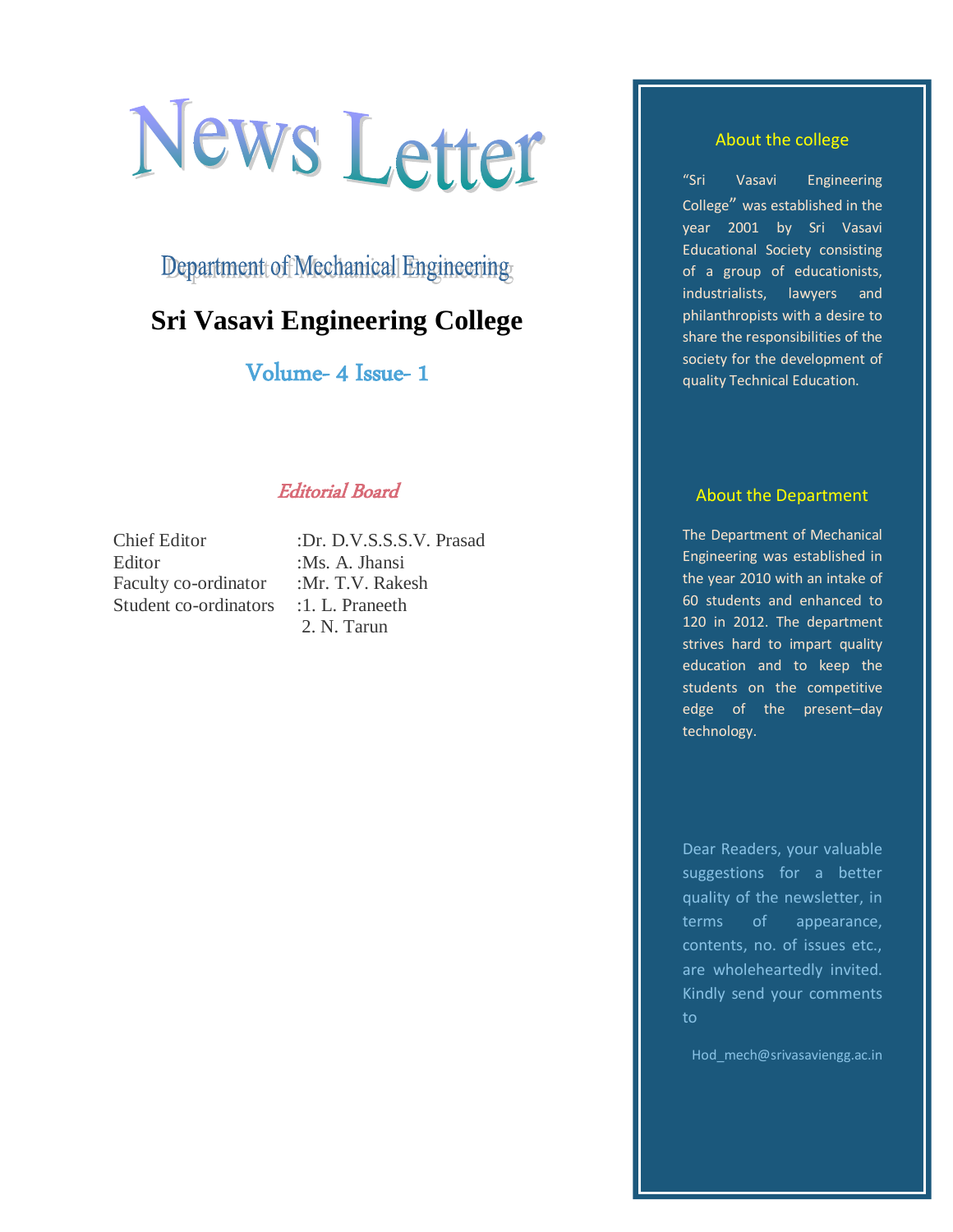# Guest lectures /seminars/FDP's organized in the Department

| S.<br>No       | <b>DATE</b> | DESCRIPTION OF THE EVENT                                                                                                                |  |
|----------------|-------------|-----------------------------------------------------------------------------------------------------------------------------------------|--|
|                | 27/08/2016  | Guest Lecture On "Recent Advances In Mechanical Engineering" By Dr. AVS Chary, Scientist<br>(Retd), NSTL, Vizag.                        |  |
|                | 15/09/2016  | Guest Lecture On "Nano Materials& their Applications" By Dr. S.S.Kalyan Kamal,<br>Scientist-<br>E, DMRL, Hyderabad.                     |  |
| 3              | 17/09/2016  | Guest Lecture On "Learning Techniques" By Dr. P.Bangaru Babu, Professor of Mechanical<br>Engineering, NIT, Warangal.                    |  |
| $\overline{4}$ | 26/09/2016  | Guest Lecture On "NDT of Castings, Forgings & Weldements" By Dr. K.V.Sai Srinath, Professor<br>of Mechanical Engineering, NIT, Warangal |  |

# FDP's attended by the Faculty

| S. No | Name of the faculty                                | Name of the workshop                                                             | Date                        |
|-------|----------------------------------------------------|----------------------------------------------------------------------------------|-----------------------------|
|       | Mr. K.C.S. Vyasa                                   | A one week GIAN course on "3D printing & additive                                | $20/06/2016$ to             |
|       | Krishnaji                                          | manufacturing"                                                                   | 24/06/2016                  |
| 2.    | Mr. K. S. B. S. V. S.<br>Sastry<br>Mrs. K. Dorathi | Workshop on "Reaseach techniques for mechanical engg eith<br>hands on experience | 23/08/2016 to<br>27/08/2016 |
| 3.    | Mr. K.C.S. Vyasa                                   | A two day workshop on "INTRODUCTION TO                                           | 16/09/2016                  |
|       | Krishnaji                                          | ROBOTICS" by IIT BOMBAY under eYANTRA LSI                                        | &17/09/2016                 |

# Publications in the National and International Journals

| S. No | Name of the faculty                                               | Publication details                                                                                            |  |  |
|-------|-------------------------------------------------------------------|----------------------------------------------------------------------------------------------------------------|--|--|
| 1.    | D.V.S.S.S.V. Prasad                                               | Extraction and Testing of Bio-diesel from Groundnut Oil, TAME, Vol 6, Issue 2, PP<br>333-336, July 2016        |  |  |
| 2.    | G. Anil Kumar and<br>D.V.S.S.S.V. Prasad                          | Analysis of Test Rig For Functional Evaluation of Air Turbine TAME, Vol 6, Issue<br>2, PP 315-322, July 2016   |  |  |
| 3.    | D.V.S.S.S.V. Prasad,<br>K.S.B.S.V.S. Sastry<br>and V. Sarath Teja | Optimization of Turning process parameters using Taguchi method , TAME, Vol<br>6, Issue 2, PP 69-72, July 2016 |  |  |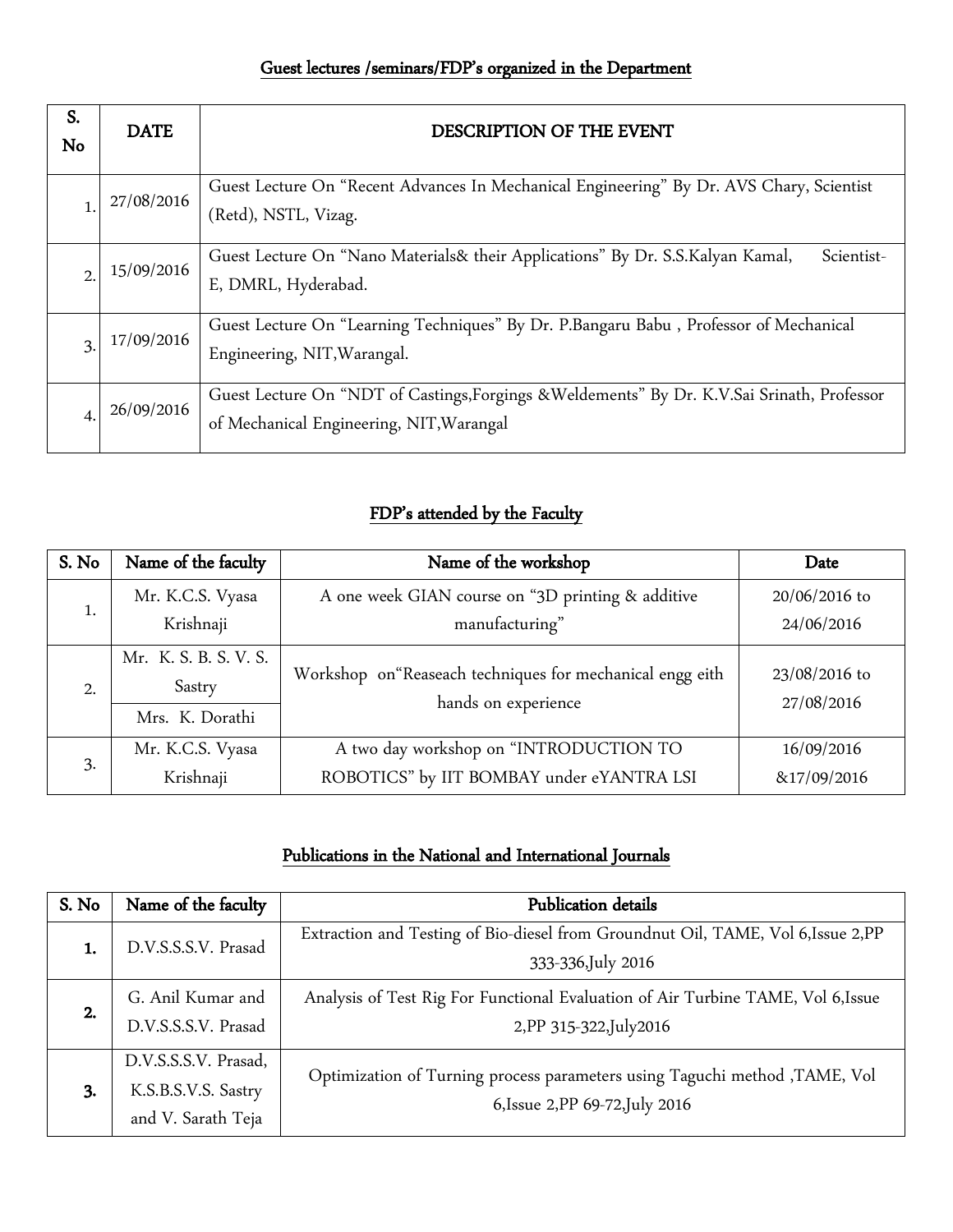| 4. | D.V.S.S.S.V. Prasad,<br>N. Tulasi Radha and<br>K. Dorathi               | Fabrication of Pedal Powered Hacksaw cutting and Grinding unit, TAME, Vol 6,Issue<br>2, PP 16-18, July 2016   |
|----|-------------------------------------------------------------------------|---------------------------------------------------------------------------------------------------------------|
| 5. | D.V.S.S.S.V. Prasad<br>and G. Anil Kumar                                | Enhancement of Efficiency of a Bicycle, TAME, Vol 6, Issue 2, PP 11-15, July 2016                             |
| 6. | D.V.S.S.S.V. Prasad,<br>K.S.B.S.V.S. Sastry,<br>and G surya<br>narayana | Fabrication of Elbow Power Transmission Mechanism for Machining, TAME, Vol<br>6, Issue 2, PP 16-18, July 2016 |

# Placements

| S. No | <b>Student Name</b>       | Regd. No.  | Name of the Employer<br>and their Website | Date of Interview/<br>Appointment Letter/<br>Job offer |
|-------|---------------------------|------------|-------------------------------------------|--------------------------------------------------------|
| 1.    | <b>B</b> Sagar Hanuroop   | 12A81A0303 |                                           |                                                        |
| 2.    | K Sairam                  | 12A81A0324 |                                           |                                                        |
| 3.    | M Venkata sai             | 12A81A0334 |                                           |                                                        |
| 4.    | Punnam Bhavani Sai Sankar | 12A81A0347 |                                           |                                                        |
| 5.    | V V S Pavan Kumar         | 12A81A0359 |                                           |                                                        |
| 6.    | <b>B</b> Sai Kishore      | 12A81A0365 | <b>CADSYS &amp;</b>                       |                                                        |
| 7.    | E V Satayanarayana        | 12A81A0376 |                                           |                                                        |
| 8.    | K Vara Prasad             | 12A81A0382 | www.cadsystech.com                        | 28-06-2016                                             |
| 9.    | R Krishna Ganesh          | 12A81A0398 |                                           |                                                        |
| 10.   | S Surya Vamsi             | 12A81A0399 |                                           |                                                        |
| 11.   | V D S Vara Prasad         | 12A81A03A7 |                                           |                                                        |
| 12.   | Y Srinivas                | 12A81A03A8 |                                           |                                                        |
| 13.   | J Rama Satish             | 13A85A0311 |                                           |                                                        |
| 14.   | K Naresh Babu             | 13A85A0320 |                                           |                                                        |
| 15.   | E chaitanya               | 13A85A0325 |                                           |                                                        |